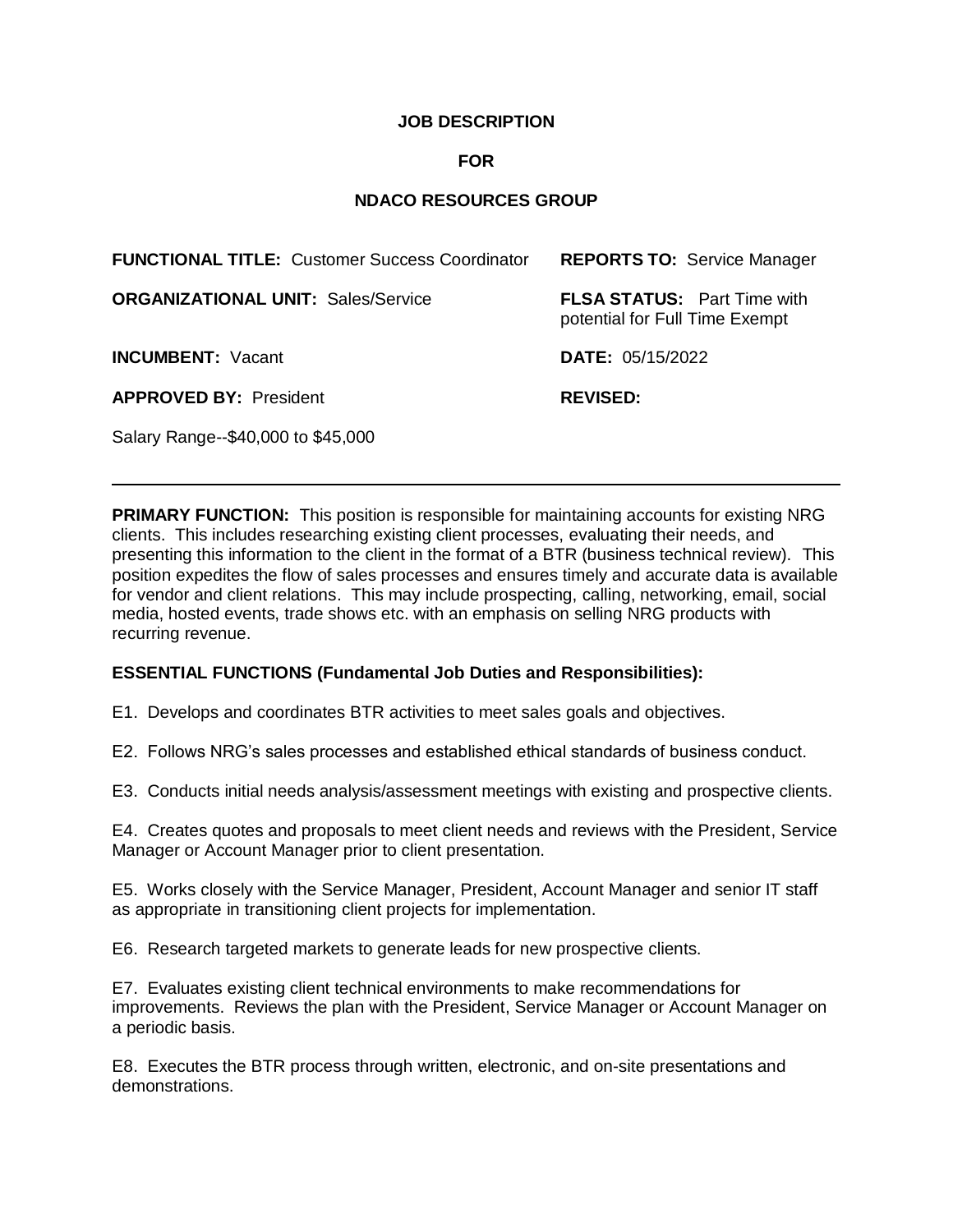E9. Actively participates in networking activities such as Chamber events, trade shows, peer groups, etc.

E10. Manages existing accounts and maintains client information in the CRM System.

E11. Conducts Business Technical Reviews and maintains contract accuracy, replacement schedules, inside sales and overall account health and satisfaction.

E12. Regularly travels to remote locations throughout the state to provide onsite technical analysis and occasionally must perform weekend or after-hours work.

E13. Consistently participates in training programs designed to keep certifications up to date on new business developments and related technology.

**The above statements are intended to describe the general nature and level of work performed by people assigned to this job classification. They are not intended to be an exhaustive list of all skills, effort, responsibilities, and working conditions required of people assigned to this job classification.**

### **Education and/or Related Experience:**

High School diploma and 1-2 years of related college level coursework in sales, management, or computer technology is preferred; or 1-2 years of work experience in the above areas can be considered for the college coursework.

### **Required Skills**:

Excellent verbal and written communication skills with analytical and logical problem-solving ability.

Basic software application skills that will allow the incumbent to communicate with vendors, clients, and peers and to utilize systems to develop reports, make projections and track client activity.

Negotiation and resolution skills to address problems and issues that may involve clients, vendors, etc. while keeping a professional demeanor.

Proficient presentation skills that will allow for product demonstrations and on-site or electronic interaction with current customers or potential new clients.

Basic knowledge of Microsoft products.

North Dakota Driver's License in good standing.

# **Complexity**

This position requires the incumbent to be able to function independently and to prioritize multiple initiatives and opportunities. The ability to organize various sales programs and maintain good customer relations is critical.

The incumbent must demonstrate a positive disposition with clients, vendors, and business associates even when challenged or faced with a difficult situation.

### **Mental Demands**

This position requires the incumbent to be even keeled and courteous to customers, potential clients, and vendors.

Individual must be able to multi-task and be able shift priorities on a frequent basis.

Ability to understand and interpret computer terminology as it relates to various applications.